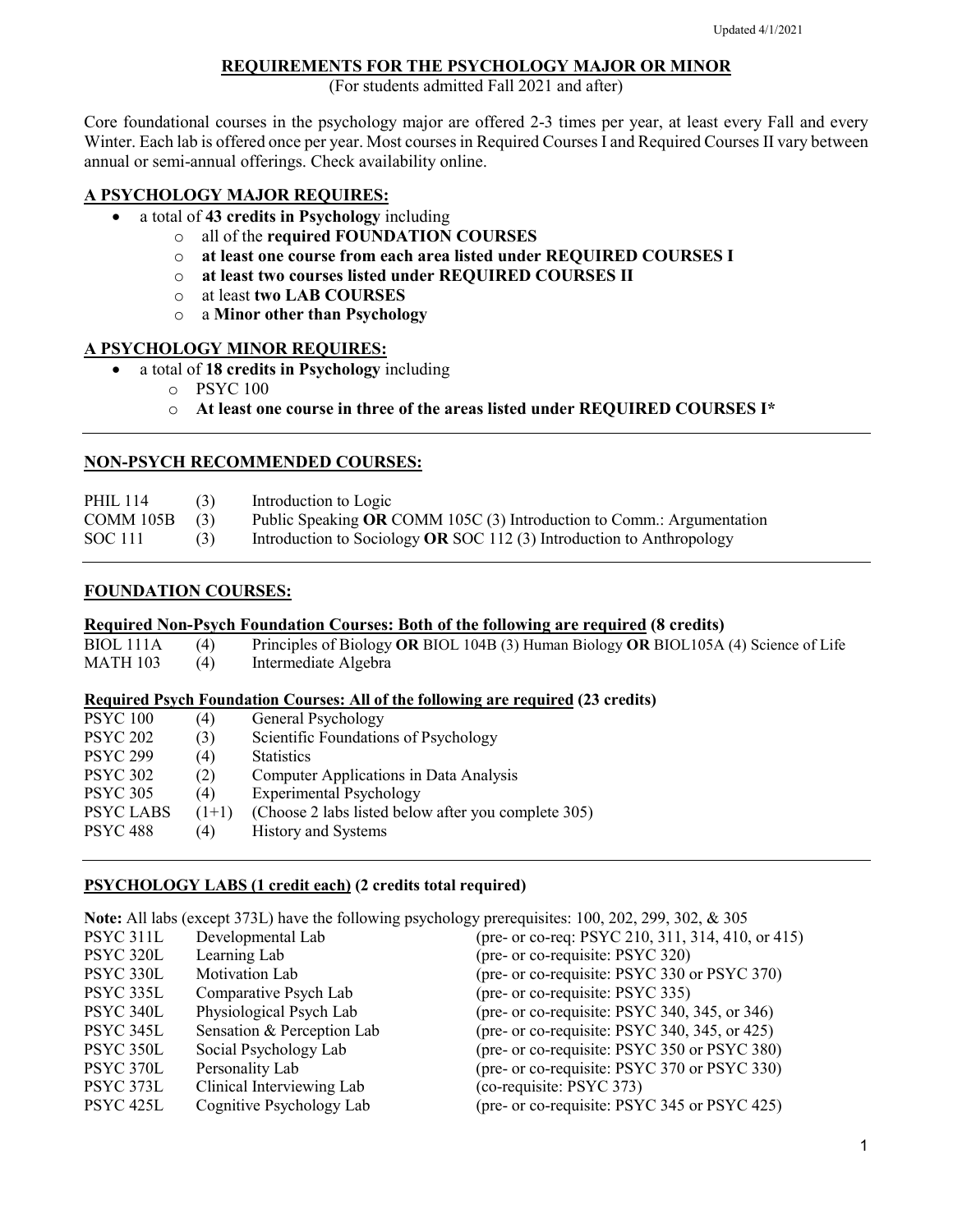#### **REQUIRED COURSES I:**

(psych major: at least one course from each of the 4 areas) (psych minor: at least one course from 3 of the 4 areas)

#### **Biological Foundations in Psychology**

PSYC 335 (4) Comparative Psychology PSYC 340 (4) Physiological Psychology PSYC 346 (4) Neuropsychology

#### **Learning/Cognitive Psychology**

PSYC 320 (3) Psychology of Learning PSYC 345 (3) Sensation & Perception PSYC 425 (3) Cognitive Psychology

#### **Developmental Psychology**

PSYC 210 (4) Applications in Human Development PSYC 311 (4) Theories & Research in Child Development [psych minors take PSYC 310 instead] PSYC 410 (4) Lifespan Human Development PSYC 415 (4) Psych of Adult Development & Aging

### **Personality/Social Psychology**

PSYC 330 (3) Motivation PSYC 350 (3) Social Psychology PSYC 370 (3) Theories of Personality PSYC 455 (3) Group Dynamics

### **REQUIRED COURSES II:**

(psych major: at least any 2 courses from this list) (psych minor: remaining credits to reach 18 total)

PSYC 314 (3) Infant Development PSYC 343 (3) Psychology of Sleep and Dreams PSYC 367 (3) Behavior Modification PSYC 372 (4) Abnormal Psychology PSYC 373 (3) Clinical Interviewing PSYC 374 (3) Psychological Disorders of Childhood & Adolescence PSYC 375 (4) Psychological Assessment PSYC 380 (4) Cultural Psychology PSYC 385 (4) Psychology of Sex, Gender, & Sexuality PSYC 400 (4) Advanced Statistics PSYC 405 (4) Non-Experimental Research Methods PSYC 420 (4) Psychology of Language PSYC 430 (3) Psychoanalytic Theory PSYC 453 (3) Industrial/Organizational Psychology PSYC 470 (4) Health Psychology PSYC 483 (3) Field Placement Experience